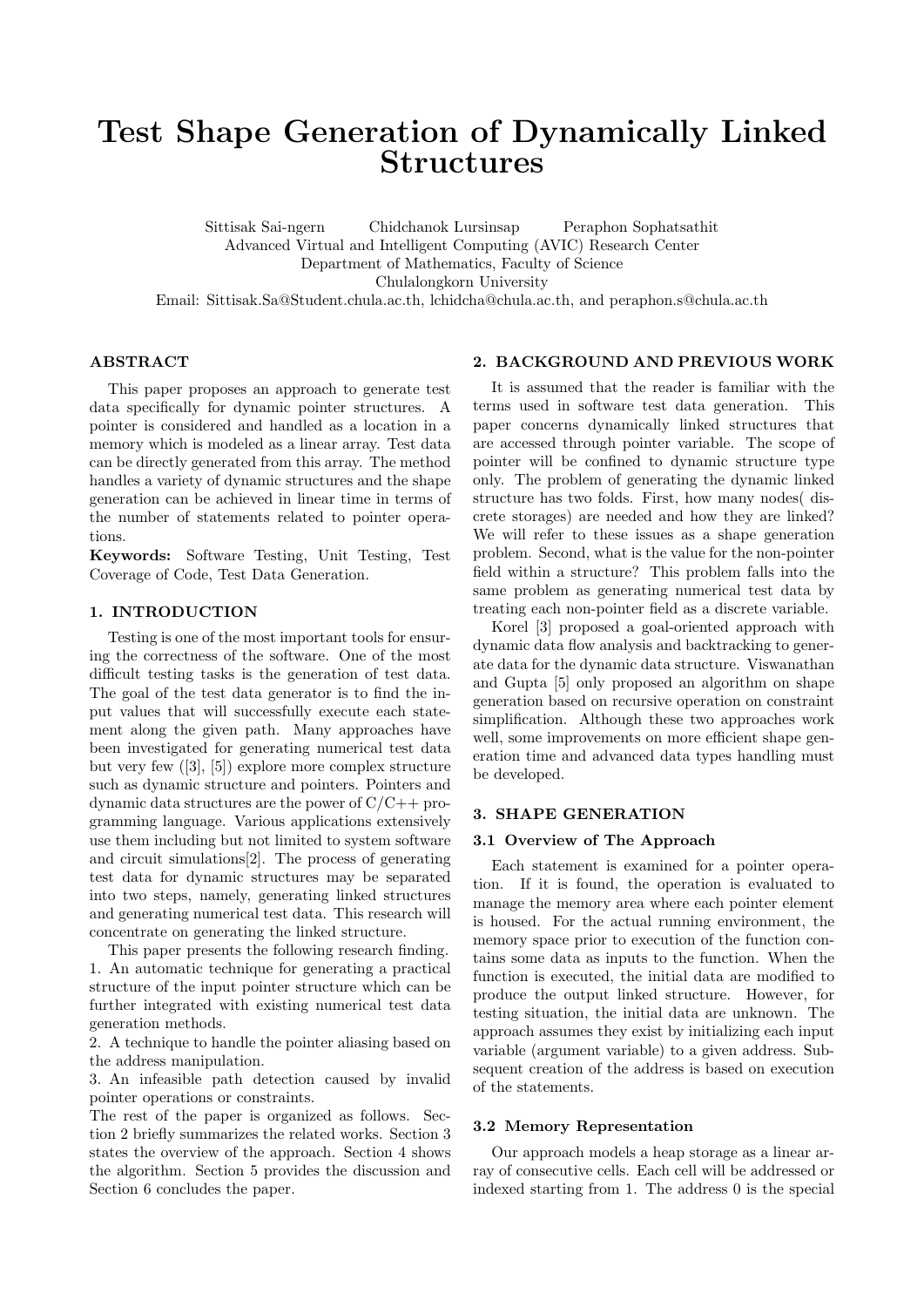```
struct Tree { int key; Tree *lt; Tree *rt;}
1. void ex01 (Tree *_p, int v){
2. Tree x, xy;
3. x = p \rightarrow lt;4. y = x \rightarrow rt;5. x \rightarrow lt = y \rightarrow lt;6. if (x == y)7. y = \text{malloc}();8. if (v \geq p \rightarrow key)9. p \rightarrow lt = y;10. else
11. p \to rt = y;
```
Fig.1: An example function

address reserved exclusively for null value. A memory cell is organized into sections and the layout is from left to right according to the declaration of pointer fields of the structure. Any non-pointer field is ignored. A memory cell is represented by the following notation:

 $\langle \langle \langle \langle u \rangle \rangle \rangle \langle \langle u \rangle \rangle = d \langle \langle u \rangle \langle \langle u \rangle \rangle \langle \langle u \rangle \rangle$ As an example, the cell structure for binary tree may be  $\langle 1, (2,3) \rangle$  where "1" represents the address in memory, "2", "3" are addresses assigned to fields. The memory space (MS) is the collection of these cells. We also denote  $\langle \text{variable}, \text{address} \rangle$  to represent an association between a pointer variable and the memory cell that the variable points to. The environment( VA) is the collection of variables and address pairs. Each memory cell contains properties to provide information about the cell including stable for address classification (input/create), null for null status, active for allocated or deallocated status, pointto to collect all nodes pointing to this node, unequal to contain all nodes that restricts not to be aliased with this cell, update to hold the value that reflects when the cell has been last executed, and id to store the structure type that this cell belongs to.

#### 3.3 Pointer Operations

The operations on pointer include dereferencing, assignment, creation, deallocation, alias constraint, and equal/unequal constraints. The structure and function in Figure 3.3 will be used as an example. The selected path is  $\langle 1,2,3,4,5,6,7,10,11 \rangle$ . All coding will be in C-like language.

# 3.3.1 Dereferencing

There are two types of addresses - the address that is derived from the initial input address (derived address) and the address that is explicitly allocated (explicit address). We summarize the concepts of dereferencing as follows:

• If all nodes in a traversed chain exist, dereferencing of each node will be based on the current value of the node.

• If the next traversed node does not exist and the current node is a derived address, further traversal will cause the creation of the node.

• If the current node is an explicit address, all pointer fields of the node will be null unless they are assigned to some locations.

The approach generates the nodes as needed. The memory affected will be in MS and VA. How the node is created will be explained in the creation section. From Figure 3.3, line 1 will create the derived address 1 in MS and create a link in VA as follows:

 $MS = \{ \langle 1, (2,3) \rangle \}$   $VA = \{ \langle p, 1 \rangle \}$ 

At line 2, "p $\rightarrow$ lt" refers to address 2 and it is created as follows:

 $MS = \{<1,(2,3)>, <2,(4,5)>\}$ 

#### 3.3.2 Assignment

The assignment may update cell properties, MS, and/or VA as follows.

if (the assigned node is the root node i.e. p, q)

replace the current address of the node in VA with new address value (i.e.  $\langle p, new value \rangle$ ) else ( i.e.  $p \rightarrow$ lt )

replace the assigned node value (i.e. lt) of the before node (i.e.  $p$ ) in MS with new value (i.e.  $\lt$  address of p, (new lt, rt)  $>$ )

The property pointto of assigned address is also updated to add the node that point to it. The  $+$ ,  $-$ , and  $@$ signs are used to add new element, remove the specified element, and replace the element with the new one. From Figure 3.3, line 2 will first dereferencing as in previous section, then the address is assigned to x in VA (  $VA: + \langle x, 2 \rangle$ ). Line 4 and 5 are evaluated in the same manner and the results are shown below.

4: MS:  $+ <5,(6,7)$ > VA:  $+$ 

5: MS:  $+ <6$ ,  $(8,9)$ ,  $@ <2$ ,  $(6,5)$ 

#### 3.3.3 Creation

New address is generated and added to MS. The first created address is the address 1. The stable property of the new address is set to true for explicit address and false for derived address. Let x be the last allocated address and y be the address to be created. For the Tree structure, the allocation will be as follows.

MS:  $+\langle y,(++x,++x)\rangle$  for derived address

MS:  $+<+\times,(0,0)>$  for explicit address

From Figure 3.3, line 1, 3, 4, and 5 generate addresses using the first format. Line 7 will generate the address based on the second format  $(MS: +<10, (0,0)>)$ .

# 3.3.4 Deallocation

Deallocation operation will release the specified address. The property active of the deallocated cell in MS will be set to FALSE.

# 3.3.5 Alias constraint

The equality constraint of two nodes  $(p == q)$  will cause two alias nodes to share the same address chain.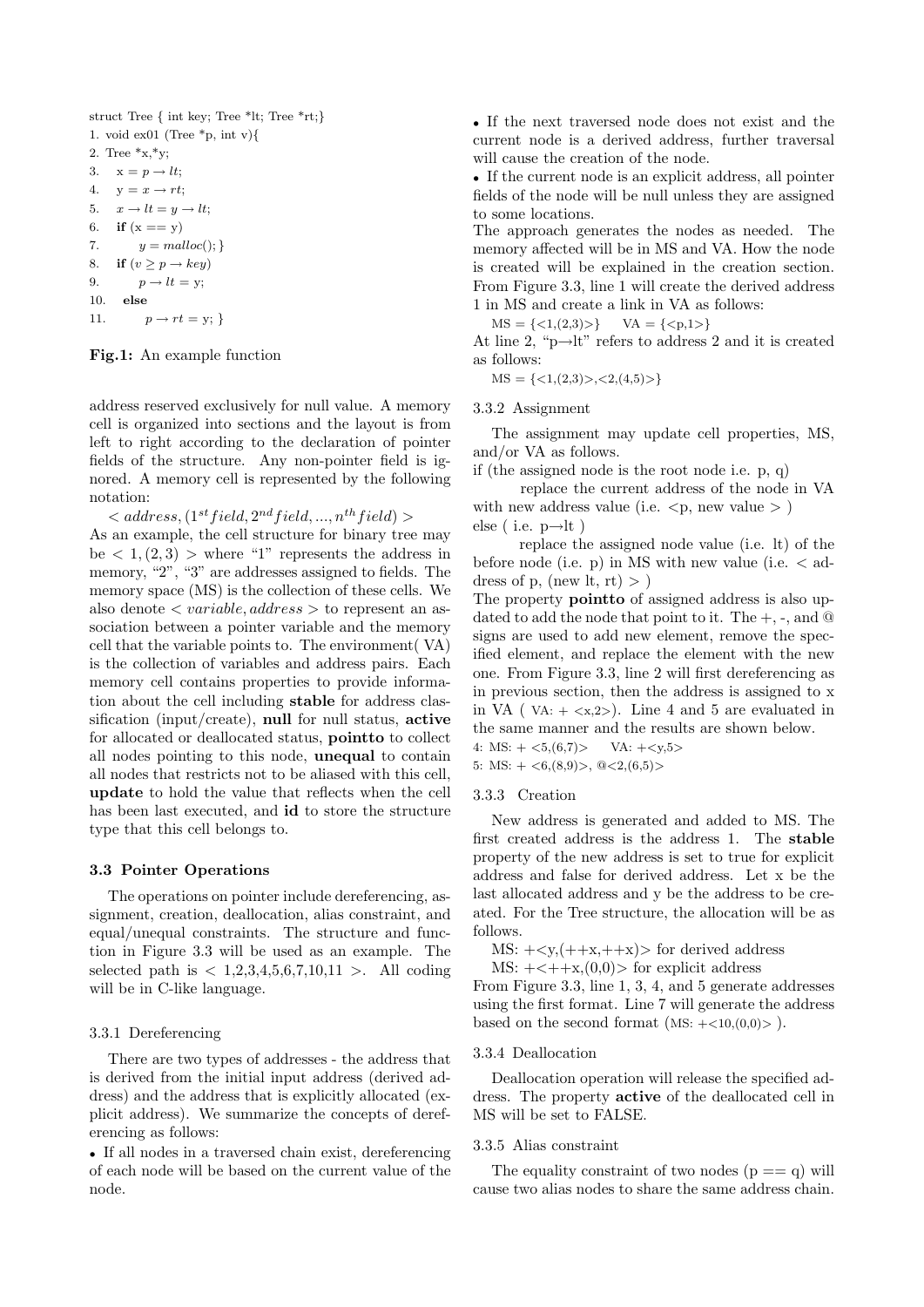

Fig.2: Result of memory operations for function ex01

If the address of the node is explicit, the alias condition( equality condition) is directly evaluated. The implicit alias involves a pointer node to which belongs the derived address. Since two chain of addresses (i.e. p, p $\rightarrow$ rt; q, q $\rightarrow$ lt, q $\rightarrow$ rt) exist before the equality constraint, the constraint will force them to merge into a single address chain. The process is defined as follows:

Repeat until no node to be merged

if (only one node exists)

use the existing node

else

move node with less property update to the higher one

#### end repeat

The process will be done in MS. From Figure ex01, line 6 will merge node x and y in MS. Address 2 will merge with 5, 6 with 6, and 7 with 5 as follows.

MS:  $2 \rightarrow 5,6 \rightarrow 6,7 \rightarrow 5 \Rightarrow -\langle 2,(6,5) \rangle, \text{@} \langle 5,(6,5) \rangle, \text{@} \langle 1,(5,3) \rangle$ VA: @<x,5>

# 3.3.6 Other constraints

All constraints except alias will modify cell properties. For example, the constraint  $(p == null)$  will set the null property of cell p to true.

The final results for the example in Figure 3.3 are as follows.

 $\text{MS} = \{ \langle 1, (5, 10) \rangle, \langle 5, (6, 5) \rangle, \langle 6, (8, 9) \rangle, \langle 6, (9, 10) \rangle, \langle 6, (10, 10) \rangle, \langle 6, (10, 10) \rangle, \langle 6, (10, 10) \rangle, \langle 6, (10, 10) \rangle, \langle 6, (10, 10) \rangle, \langle 6, (10, 10) \rangle, \langle 6, (10, 10) \rangle, \langle 6, (10, 10) \rangle, \langle 6, (10, 10) \rangle, \langle 6, (10,$  $10,(0, 0) >$ 

 $VA = \{ \langle p, 1 \rangle, \langle x, 2 \rangle, \langle y, 10 \rangle \}$ 

For the example, the solution addresses will be based on derived addresses and the generated test shape is given in Figure 3.3.6.

# 4. ALGORITHM

The algorithm pseudocode is given in Figure 1. The approach consists of 3 tasks.

• Task 1: Inspect each statement along the path for a pointer operation and if it exists, then dereference all pointer variables.

• Task 2: Classify and evaluate each operation. There are two targets to update- memory area and/or cell properties. All constraints except ALIAS update properties of the related cells. Others may update both.

• Task 3: Output the test shape from the input variables with original assigned addresses.

# 5. DISCUSSION

The goal of test data generation is to generate the shape. The essential information for each structure is

#### ALGORITHM: GenTestShape input: A sequence of N statements (S) for a chosen path and data structure definition output: Linked structures in a format of chain addresses.  $i = 0$ while  $i \leq N$ **if** (  $s_i \in S$  has an operation on a pointer variable) Dereference pointer variables switch (OPERATOR) case Operation involves assignment Update memory according to assignment operation case Operation involves allocation such as malloc() Update memory according to creation and assignment operation case Operation involves deallocation such as free() Update memory according to deallocation operation case Operation involves equality of two pointers Update memory according to alias constraint case Operation involves other constraints Update properties of cell addresses according to constraints end switch

end if  $i = i + 1$ end while Output solution addresses

end procedure

Fig.3: Algorithm Pseudocode

the number of fields within the structure. The heterogeneous structure is different from the homogenegeous strucrture in that the number of fields for each storage cell is varied. All other processes are the same. Figure 2 shows the result for our approach on heterogeneous structure.

Our algorithm is implemented in  $C_{++}$ . The experimental programs include Linked-List and Binary Search Tree. Each path is selected randomly. The experiment was performed on a Pentium IV 1 GHz running Microsoft Windows 2000 and Dev-C++. The experiments were run 30 times and the average time is reported. Figure 3 shows the results of the generated shape for the selected paths. We select linked list and tree to create the test structures because they are standard programming construct and easy to find reference materials. The data presented in Figure 3 (a) show the relation between the number of statements(St), total generated address (Tot), generated test addresses( Shp), constraint encounter (Con), and processing time( Time). The relationship between the number of statements and processing time, the number of constraints and processing time are shown in Figure 3 (b) and (c), respectively. Each constraint takes different amount of constant time to process. Since the path is selected randomly, different constraints are encountered and hence the graph in the (b)and (c) section are not smooth.

Besides the feasible path results, the program is tested on the infeasible paths by modifying the input statements to have invalid constraints which include forcing equality on nodes previously imposed inequality and vice versa, invalid referencing to a local variable, and forcing null on nodes which are previous as-